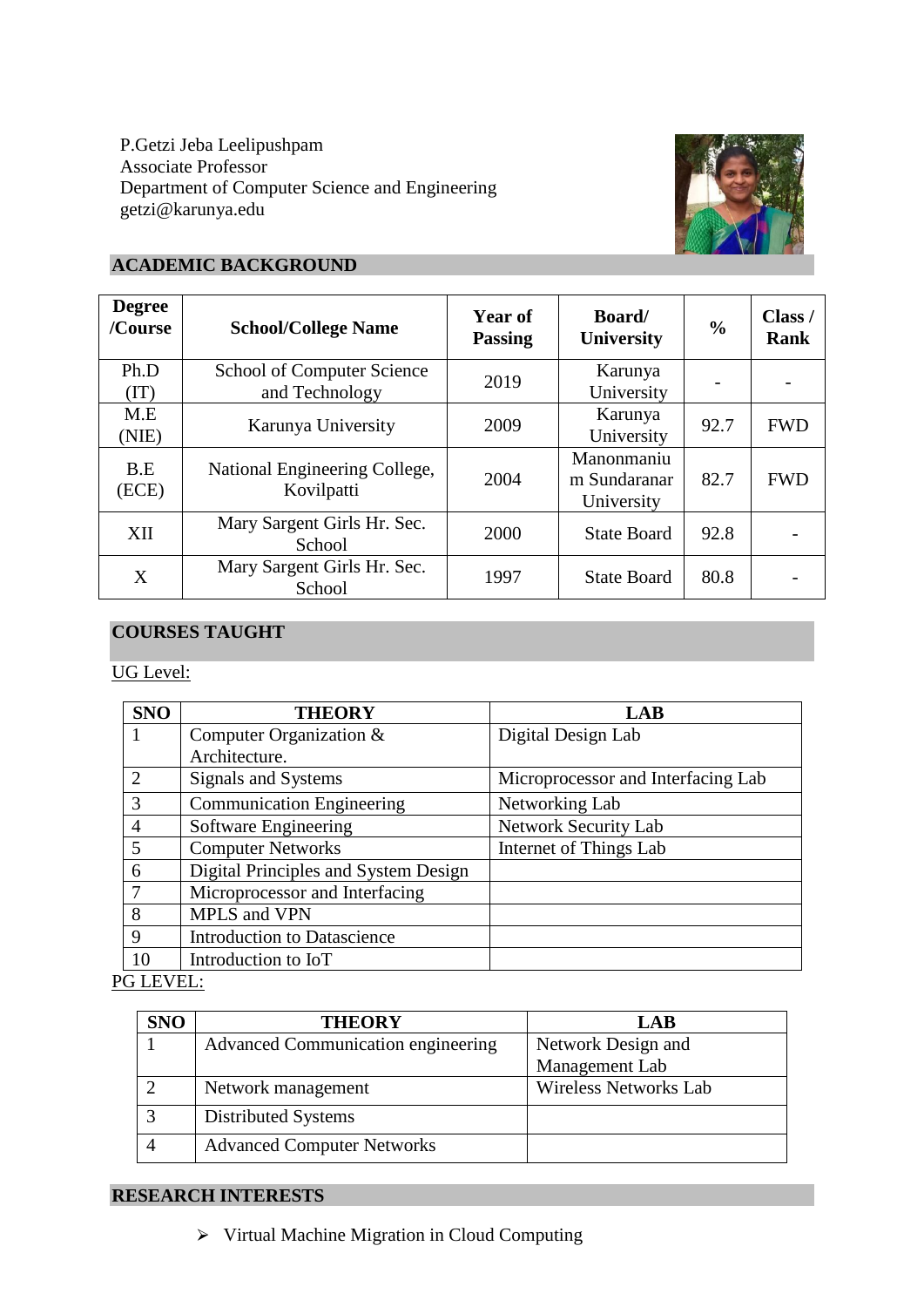- ⮚ Computer Networks, Internet of Things, Fog Computing
- $\triangleright$  Data Science

### **PROJECTS GUIDED**

### UG Level (Mini Project):

- 1. Air Ticket Reservation System
- 2. Hostel Management System

### UG Level (Main Project):

- 1. A Finger Print based Authentication scheme for ATM Systems
- 2. Scelera Based pattern matching
- 3. Trade Promotion Management
- 4. Traffic control Automation Project
- 5. An Android Application for Remote Power Point Presentation Control

### PG Level Project:

- 1. Achieving anonymity in Wireless Ad-Hoc Networks
- 2. Energy Efficient scheduling in Cloud Computing
- 3. Improving Migration time by Log Compression
- 4. All in one Health monitoring system.

### **ADDITIONAL RESPONSIBILITIES**

| <b>SNo</b> | <b>Responsibilities</b> | <b>Duration</b> | Role                                           |
|------------|-------------------------|-----------------|------------------------------------------------|
|            | Library In Charge       | 2004-2007       | Stock and Issue Register maintenance           |
| 2          | Placement and Project   | $2004 - 2007$   | Placement Preparation, Students Escort,        |
|            | Coordinator             |                 | <b>Scheduling and Conducting Reviews</b>       |
| 3          | Time Table              | $2010 - 2019$   | Service Request Raising, Workload              |
|            | Coordinator             |                 | calculation, Time table plotting               |
| 4          | Digital and             |                 | Stock and Issue Register maintenance,          |
|            | Microprocessor Lab In-  | 2010-2014       | Infrastructure Enhancement,                    |
|            | charge                  |                 |                                                |
| 5          | CISCO Center of         |                 | Handling certification courses $\&$            |
|            | Excellence & CISCO      | $2014 - Till$   | Coordinating projects and research in the area |
|            | Networking Academy      | Date            | of networking.                                 |
|            | Incharge                |                 |                                                |

### **RESEARCH PUBLICATIONS**

### **INTERNATIONAL CONFERENCES**

1. Paulraj, G.J.L., Jebadurai, I.J.R., Jebadurai, J., Samuel, N.E., "Cloud-Based Real-Time Wearable Health Monitoring Device Using IoT" Lecture Notes on Data Engineering and Communications Technologiesthis link is disabled, 2021, 58, pp. 1081–1087.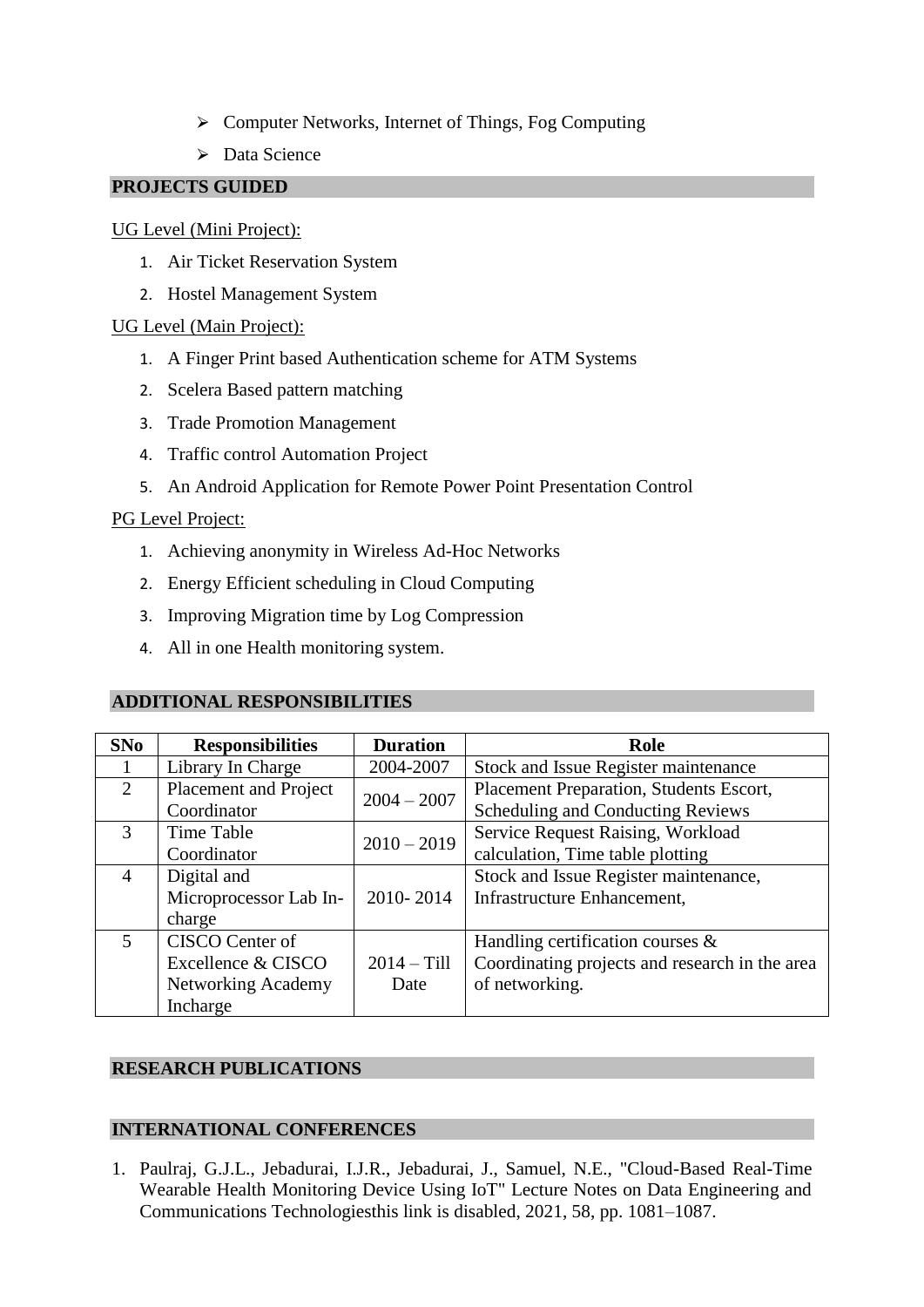- 2. Anita, R., et al. "Techniques for Reducing the Energy Consumption in Nodes of Wireless Sensor Networks: A Survey." 2019 International Conference on Intelligent Sustainable Systems (ICISS). IEEE, 2019.
- 3. Angelin, D., et al. "A Cost Effective Framework for Heart Signal Monitoring System." 2020 6th International Conference on Advanced Computing and Communication Systems (ICACCS). IEEE, 2020.
- 4. Paulraj, Getzi Jeba Leelipushpam, Immanuel Johnraja Jebadurai, and J. Jebaveerasingh. "Preparedness in the Aftermath of a Natural Disaster Using Multihop Ad hoc Networks— Drone-Based Approach." Advances in Artificial Intelligence and Data Engineering. Springer, Singapore 1281-1286.
- 5. Paulraj, Getzi Jeba Leelipushpam, et al. "Fault-Tolerant Cloud System Based on Fault Tree Analysis." *Advances in Big Data and Cloud Computing*. Springer, Singapore, 2019. 1-9.
- 6. Paulraj, Getzi Jeba Leelipushpam, et al. "Route aware virtual machine migration in cloud datacenter." *2018 Second International Conference on Inventive Communication and Computational Technologies (ICICCT)*. IEEE, 2018.
- 7. Jebadurai, Immanuel Johnraja, Elijah Blessing Rajsingh, and Getzi Jeba Leelipushpam Paulraj. "A Novel Node Collusion Method for Isolating Sinkhole Nodes in Mobile Ad Hoc Cloud." *Advances in Big Data and Cloud Computing*. Springer, Singapore, 2018. 319-329.
- 8. Paulraj, Getzi Jeba Leelipushpam, Sharmila John Francis, and Immanuel John Raja Jebadurai. "A novel combined forecasting technique for efficient virtual machine migration in cloud environment." *Annual Convention of the Computer Society of India*. Springer, Singapore, 2016.
- 9. P. G. Jeba Leelipushpam and J. Sharmila, "Live VM migration techniques in cloud environment — A survey," 2013 IEEE Conference on Information & Communication Technologies, Thuckalay, Tamil Nadu, India, 2013, pp. 408-413, doi: 10.1109/CICT.2013.6558130.
- 10. N. M. Chacko, S. Sam and P. G. J. Leelipushpam, "A survey on various privacy and security features adopted in MANETs routing protocol," 2013 International Mutli-Conference on Automation, Computing, Communication, Control and Compressed Sensing (iMac4s), Kottayam, 2013, pp. 508-513, doi: 10.1109/iMac4s.2013.6526466.

### **PUBLICATIONS**

- 1. Durga, S., Esther Daniel, and P. Getzi Jeba Leelipushpam. "A novel request state aware resource provisioning and intelligent resource capacity prediction in hybrid mobile cloud." *Journal of Ambient Intelligence and Humanized Computing* (2021): 1-14.
- 2. Leelipushpam, Getzi Jeba, Immanuel Johnraja Jebadurai, and Jebaveerasingh Jebadurai. "Fault Tree Analysis based Virtual Machine Migration for Fault-Tolerant Cloud Data Center." *Journal of Integrated Design and Process Science* 23.3 (2019): 73-89.
- 3. Paulraj, Getzi Jeba Leelipushpam, et al. "Resource-aware virtual machine migration in IoT cloud." *Future Generation Computer Systems* 85 (2018): 173-183.
- 4. Paulraj, Getzi Jeba Leelipushpam, et al. "A combined forecast-based virtual machine migration in cloud data centers." *Computers & Electrical Engineering* 69 (2018): 287-300.
- 5. Jebadurai, Immanuel John Raja, Elijah Blessing Rajsingh, and Getzi Jeba Leelipushpam Paulraj. "Enhanced dynamic source routing protocol for detection and prevention of sinkhole attack in mobile ad hoc networks." *International Journal of Network Science* 1.1 (2016): 63-79.
- 6. Jebadurai, Immanuel John Raja, et al. "EDIS: an effective method for detection and isolation of sinkhole attacks in mobile ad hoc networks." *International Journal of Wireless and Mobile Computing* 11.3 (2016): 171-181.
- 7. Raj, Rakhi K., Getzi Jeba, and P. Leelipushpam. " Improved Live Migration Using Compressed Log Files." *International Journal of Engineering Trends & Technology (IJETT)* 1.7 (2013):373-377.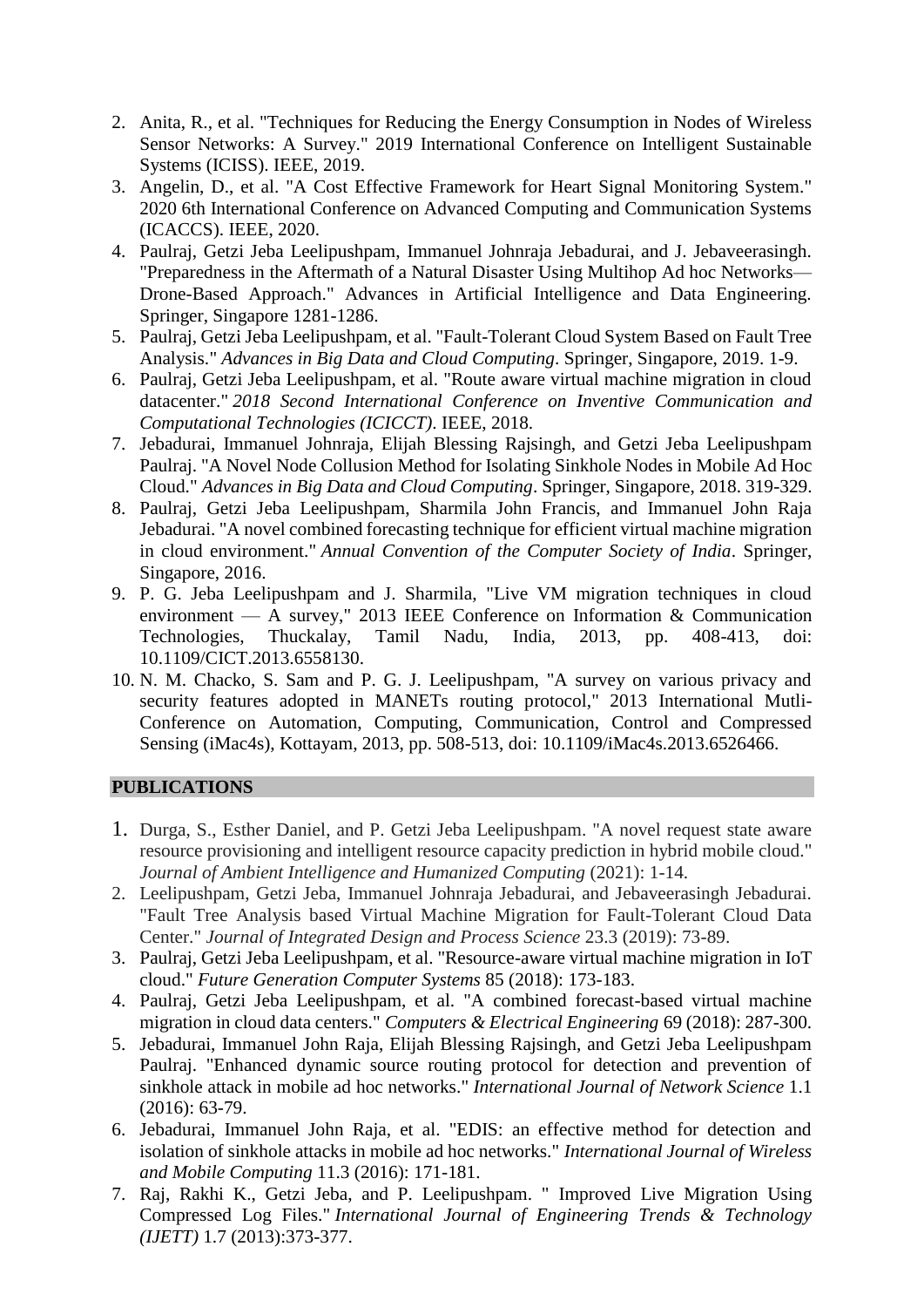- 8. Raj, Rakhi K., Getzi Jeba, and P. Leelipushpam. "Live Virtual Machine Migration Techniques-A Survery." *International Journal of Engineering Research & Technology (IJERT)* 1.7 (2012): 1-7.
- 9. Jebaveerasingh Jebadurai, Immanuel Johnraja Jebadurai, Paulraj, G.J.L., Samuel, N.E, "Super-resolution of digital images using CNN with leaky ReLU", International Journal of Recent Technology and Engineering, Volume 8, Issue 2 Special Issue 11, September 2019, Pages 210-212, DOI: 10.35940/ijrte.B1034.0982S1119
- 10. Jebaveerasingh Jebadurai, Immanuel Johnraja Jebadurai, Paulraj, G.J.L., Samuel, N.E, "Learning based resolution enhancement of digital images", International Journal of Engineering and Advanced Technology, Volume 8, Issue 6, August 2019, Pages 3026- 3030, DOI: 10.35940/ijeat.F9025.088619.

### **PROFESSIONAL BODIES MEMBERSHIP**

• Lifetime member in CSI

### **ACHIEVEMENTS**

- 1. Received the "Best Teacher Award" in the Department of Information Technology for the academic year 2011 – 12
- 2. Received the "Chancellor Award" for the student with highest CGPA 9.27 in the PG Courses during academic year 2008 – 09 from among 454 students
- 3. Received the "Arthur Nathaniel Award" for the Best outgoing student in PG during academic year 2008 – 09
- 4. Received the First Rank during all semesters of M.E degree programme among 13 students during the academic period 2007 - 2009
- 5. Active Instructor CISCO Networking academy

### **CERTIFICATION COMPLETION**

### **Course from Coursera**

- ⮚ Google Cloud Platform Fundamentals: Core Infrastructure
- $\triangleright$  Essential Google Cloud Infrastructure: Foundation
- $\triangleright$  Essentials Google Cloud Infrastructure Core services
- $\triangleright$  Elastic Google Cloud Infrastructure: Scaling and Automation
- ▶ Reliable Google Cloud Infrastructure: Design and Process

### **Course from UDEMY**

- $\triangleright$  Machine Learning A to Z
- > Datascience

### **CISCO Networking Academy Course**

- CCNA 7 Introduction to Networks
- CCNA 7 Routing and Switching Essentials